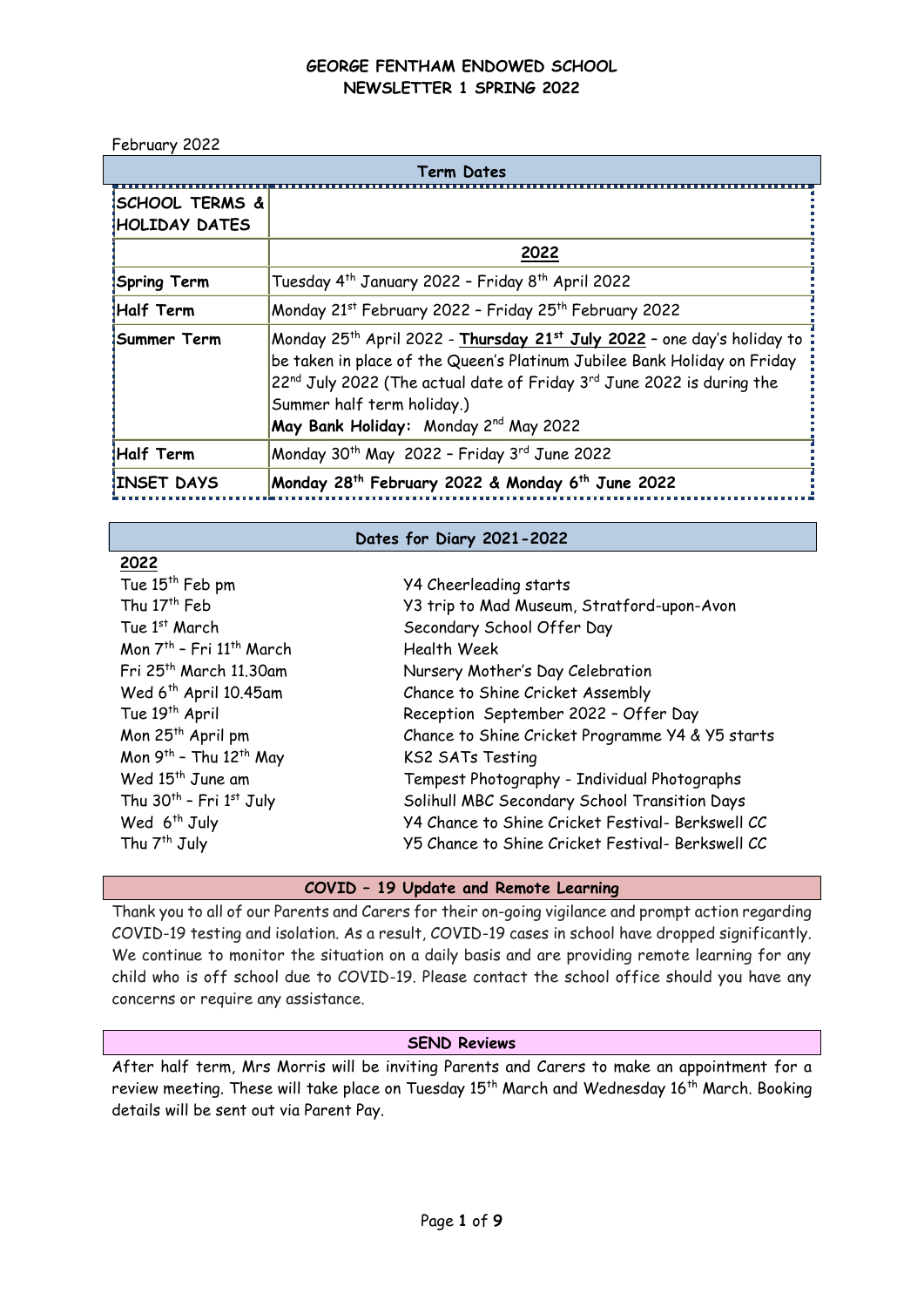### **Parent Consultations**

We will be holding Parent Consultations on Wednesday 30<sup>th</sup> and Thursday 31<sup>st</sup> March 2022. Further information regarding the format of these meetings and the booking process will be sent out after half term.

### **Parent and Carer Questionnaire**

Thank you to everyone who completed our Parent Questionnaire. We had 107 responses which were overwhelmingly positive. Your feedback is really important and helps us to evaluate our provision and identify areas for improvement. We are currently carrying out a detailed analysis of all responses and look forward to sharing further information with you next half term.

### **Class Curriculum and Events**

*Please see our school website for information on our Curriculum. This is currently organised in subjects and you can click on each subject to see what your child is learning. Each half term our newsletter contains a short update highlighting some of the great things going on in class and across the school.*

*Next half term we will be publishing our revised class overviews which will provide you with further information on what your child is learning. Our teachers are working hard to update these and look forward to sharing them with you.* 

### **Nursery:**

Nursery children have had a busy half-term with work based on well-loved stories and traditional tales and rhymes. We have been on a Bear Hunt, made houses for the little pigs, 'written' letters to the Big Bad Troll, painted portraits of bears and collaborated to build bridges for the three billy goats and much more. We also invited our teddy bears into school and held a porridge party!

### **Mrs Durkin**

### **Reception:**

This term Reception have had a really busy time completing lots of work around our Space theme. We have read the stories 'Whatever Next' and 'How to Catch a Star' which inspired our writing and role play. We found out about famous astronauts, Neil Armstrong and Tim Peake. We have looked at stars and the different constellations to look out for in the night sky.

Also during this half term, we have learnt about the Lunar New Year and how it is celebrated in China! We had a fantastic week preparing and cooking a Chinese noodle dish and performing dragon dances in P.E.

Everyone has worked so hard. I am so proud of you all.



#### **Mrs Brown**

### **Year 1:**

This half term we have been very busy learning all about 'Amazing Africa'. We have been reading lots of African related books in English and writing some super descriptive sentences.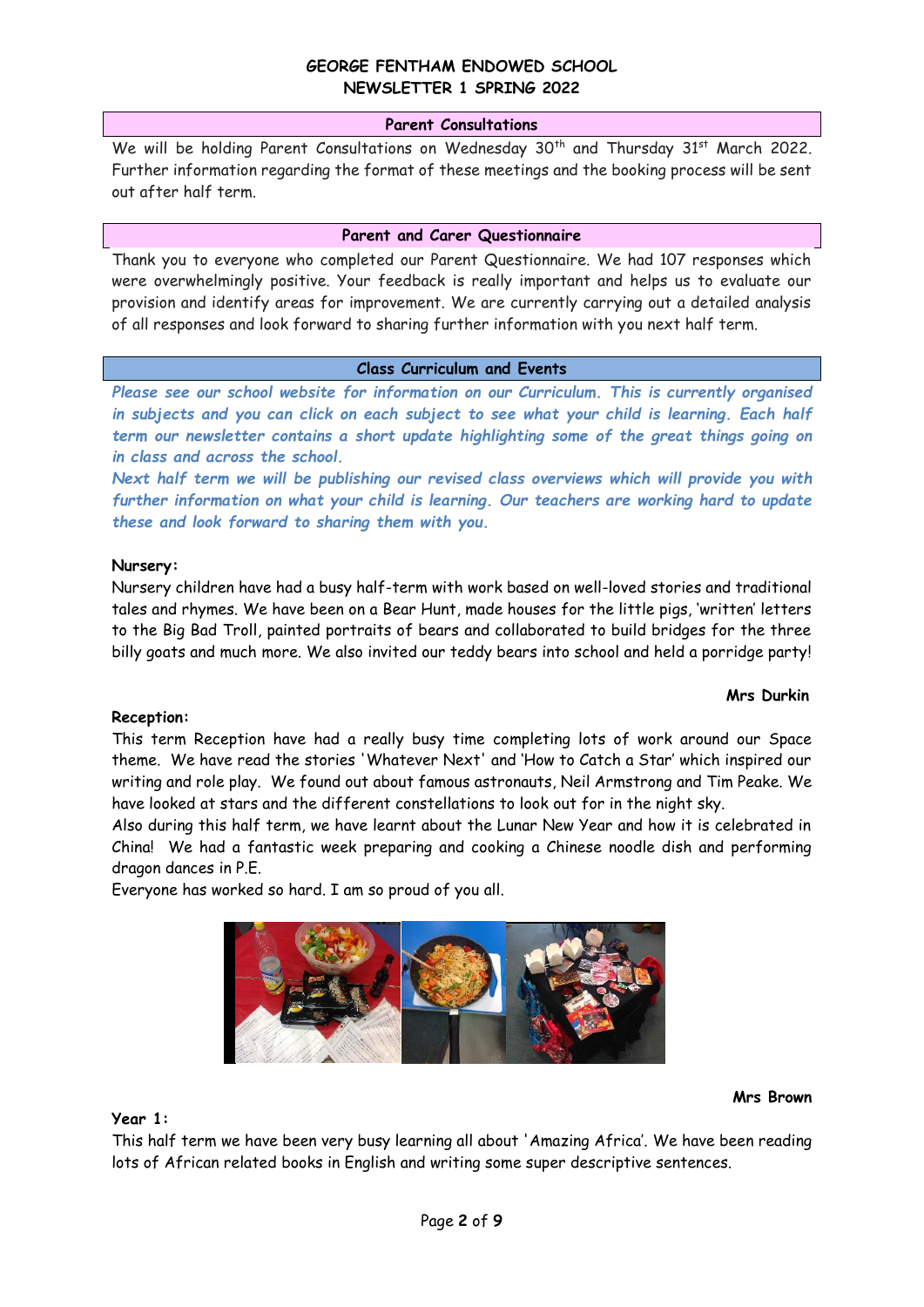In Art, we have created our own African silhouette landscapes, thinking very carefully about the colours we might see when the sun begins to set over the Savannah Plains. We have also been finding out about a textile artist named Gunta Stolzl, who created some wonderful pieces of art by weaving. She used colours and patterns inspired from Africa, especially Kente cloth.

Next half term we will be finding out about all the animals that are found in Africa and learning all about them.

The children have been brilliant and have thoroughly embraced their learning. Thank you, Year 1!

### **Mrs Salmon and Mrs Barratt**

## **Year 2:**

We have had a great first half of the Spring term, in Year 2.

One of our main themes this half term has been 'Space'. We have focused on a book called 'Man on the Moon' by Simon Bartram.

In English, we have produced a wonderful range of posters – information posters about the Moon and Mars, using appropriate features, and persuasive posters, trying to convince people to help 'Bob', the main character in the story, to keep the Moon clean. We had great fun designing and creating our incredible 'Moon Buggies', designed for Bob, in Design & Technology. These are all now part of a wonderful display in the Year 2 classroom (see picture).

In History, we have been learning all about the 'Plague' of 1665. The children have loved using their historical enquiry skills to find out how it started, what the symptoms were (especially the gruesome ones) and what was done to try and stop it. Despite, initially, being scared of the Plague Doctors and their strange masks, the children have thoroughly enjoyed learning about them and discovering that the Nursery Rhyme 'Ring a ring o roses' is in fact about the Plague. We now look forward to learning about the 'Great Fire of London' in Spring 2.



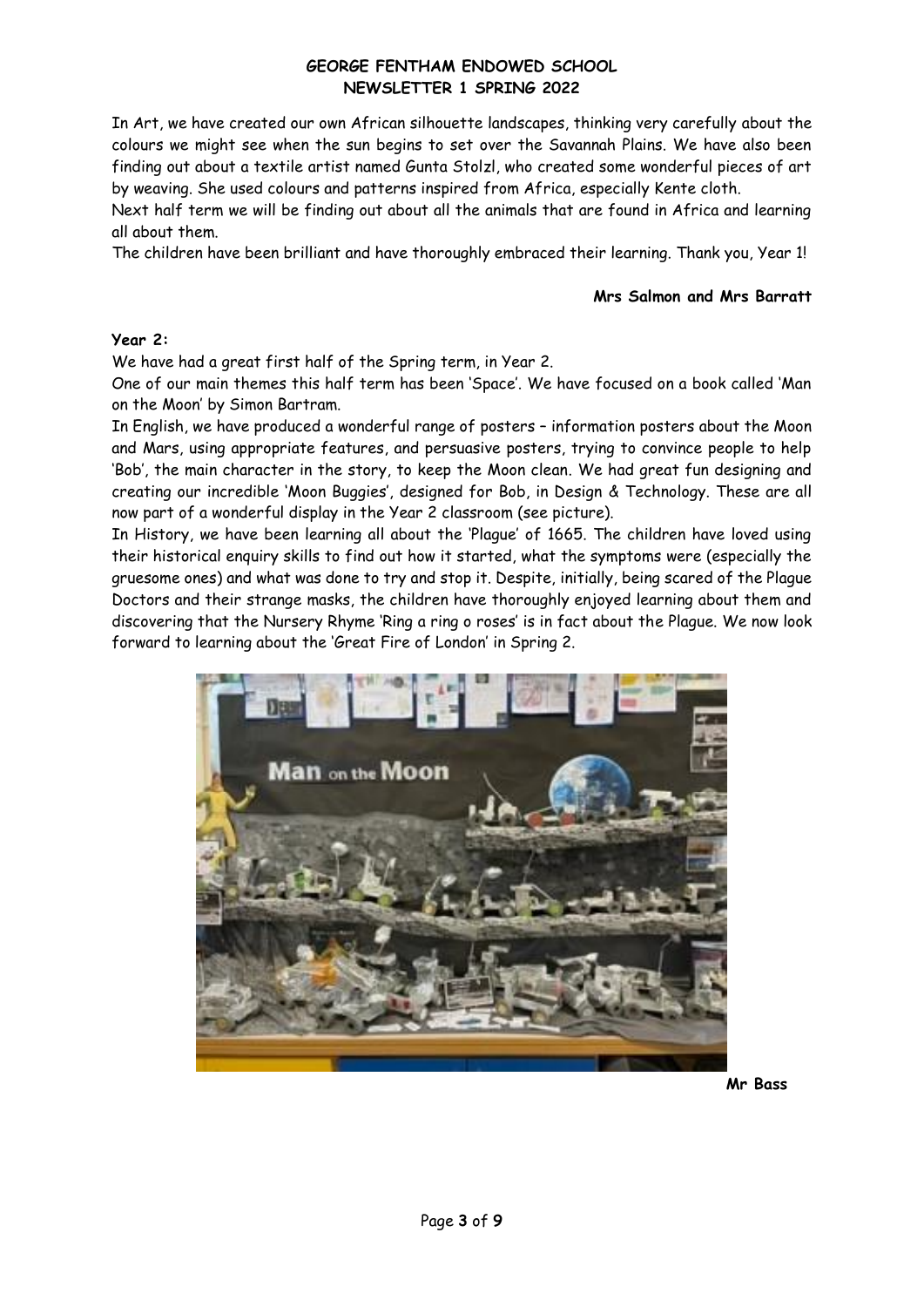# **Year 3:**

Year 3 have been really enjoying their swimming lessons at the XCEL centre this term. They have been developing confidence in the water and have all made lots of progress already at their own pace. We have been really proud of how all pupils have conducted themselves outside of school, demonstrating fantastic listening skills, enthusiasm and perseverance in developing new skills.

Year 3 have also had a brilliant morning at the MAD Museum as part of our learning in Science on Forces and Magnets. The children were able to explore the amazing displays of mechanical art and automata and were able to apply their excellent knowledge and understanding of all the forces they have been learning about in school.

## **Mrs Hodge**

### **Year 4:**

We have been immersed in our learning about the Golden Age of Islam this half term and this has linked to our Arabian Nights unit of work in English. The children have been researching and exploring a rich heritage of culture, art and storytelling. We have also been learning about art history, investigating paintings from Renaissance art, Impressionist art and Art Deco art. We are creating our own art gallery in the classroom. Year 4 have continued their weekly strings lessons and have been developing their musicality. There is so much to learn, and the children are amazed at how quickly their skills are improving.

Well done Year 4 - what a creative class you are!

# **Mrs Brooker and Mrs Briggs**

# **Year 5:**

Year five have been impressing us with their musical talents. They have been learning to play 'Egypt- The Gift of the Nile' on the glockenspiels and singing the accompaniment. Keeping in time and singing as a group can be tricky, but it has been lovely to see them using their perseverance and determination to produce a beautiful, finished piece. In science we have begun a new topic on properties of materials and changes. The children have proven to be great scientists testing materials and experimenting with different mixtures. We look forward to continuing this after half term.

# **Mrs Bradburn and Mrs Kermode**

# **Year 6:**

Year 6 have had a busy half term. We had a sports coach in to train the children in Playground Leadership and we have some willing volunteers to start supporting the younger children in their play at lunchtimes after half term. In class we have been learning all about India and this has included reading the book "Broken Glass" about two street children, learning about the geography of India, creating some beautiful Indian patterns for press-printing and learning some Bollywoodstyle dance. We are also learning about Hinduism in RE. Next half term we are looking forward to designing and making a vegetable curry!

# **Mrs Edmeades and Miss Timothy**

# **Health Week**

The week commencing 7<sup>th</sup> March will be our annual whole school 'Health Week'. The theme for the week will be 'Emotion Coaching'. Emotion Coaching is the practice of tuning into children's feelings, and supporting them to cope with — and self-regulate – negative emotions like fear, anger, and sadness. Emotion Coaching is based on the principle that nurturing and emotionally supportive relationships provide optimal contexts for the promotion of children's outcomes and resilience. Mrs Gaughan will launch the week with a whole school assembly based on the book 'The Colour Monster'" by Anna Llenas. The shared language and imagery from the story scaffolds children's ability to name and understand their emotions. Follow-up work will then be carried out in classrooms throughout the week.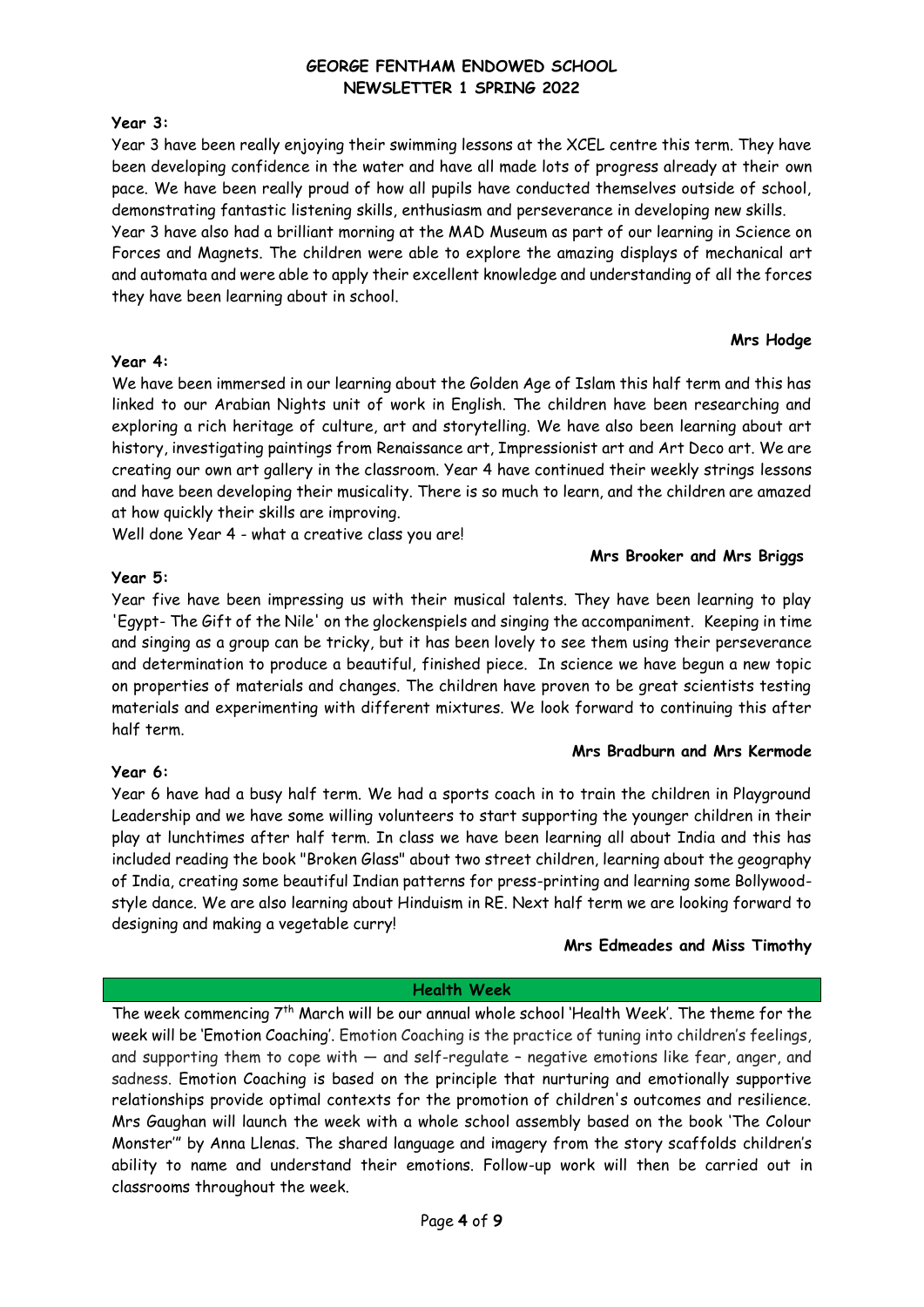

Next half term all classes will be using JIGSAW materials from the 'Healthy Me' unit of work. This covers two main areas of health: emotional and mental health (relaxation, being safe, friendships, mental health skills, body image, relationships with food, managing stress) and Physical health (eating a balanced diet, physical activity, rest and relaxation, keeping clean, drugs and alcohol, being safe, first aid). All lessons are delivered in an age and stage-appropriate way so that they meet children's needs. Every Jigsaw lesson includes mindfulness practice. Mindfulness is being able to observe your own thoughts and feelings as they happen, in the present moment, applying no judgement. Jigsaw teaches children to understand their thoughts and feelings through the 'Calm Me' time exercises. This helps to develop their awareness, and their capacity to be mindful human beings. Learning is thus enhanced as emotions and behaviour are self-regulated. **Mrs Morris**

### **GFES Football Team**

This half term has seen 3 further matches for the Year 5 and 6 team. It began back in January with a hard fought 1 - 1 draw with Cheswick Green. After dominating for long periods and some wonderful passing play, we conceded an equaliser late on. Then, just last week, we had 2 further matches that really showed how football truly is a game of "two halves". In the first match, against St George & St Theresa, we slipped 4 - 1 down at half time and heads really dropped. A stern half time talk and the team went out and 'won' the second half 1 - 0. Even though they lost 4 - 2 overall, Mr Bass was so proud of the way they showed resilience and bounced back in the second half. The second match, against Hockley Heath, was a tight affair and saw George Fentham's team play brilliantly in the first half. We were unlucky to go in at half time drawing 1 - 1. In the second half, Hockley Heath improved and snuck a late goal to deny us a point (a 2 - 1 loss).

Mr Bass is so proud of all the players who have represented the school team so far and is looking forward to picking others from the squad to join in in our remaining matches.

**Mr Bass**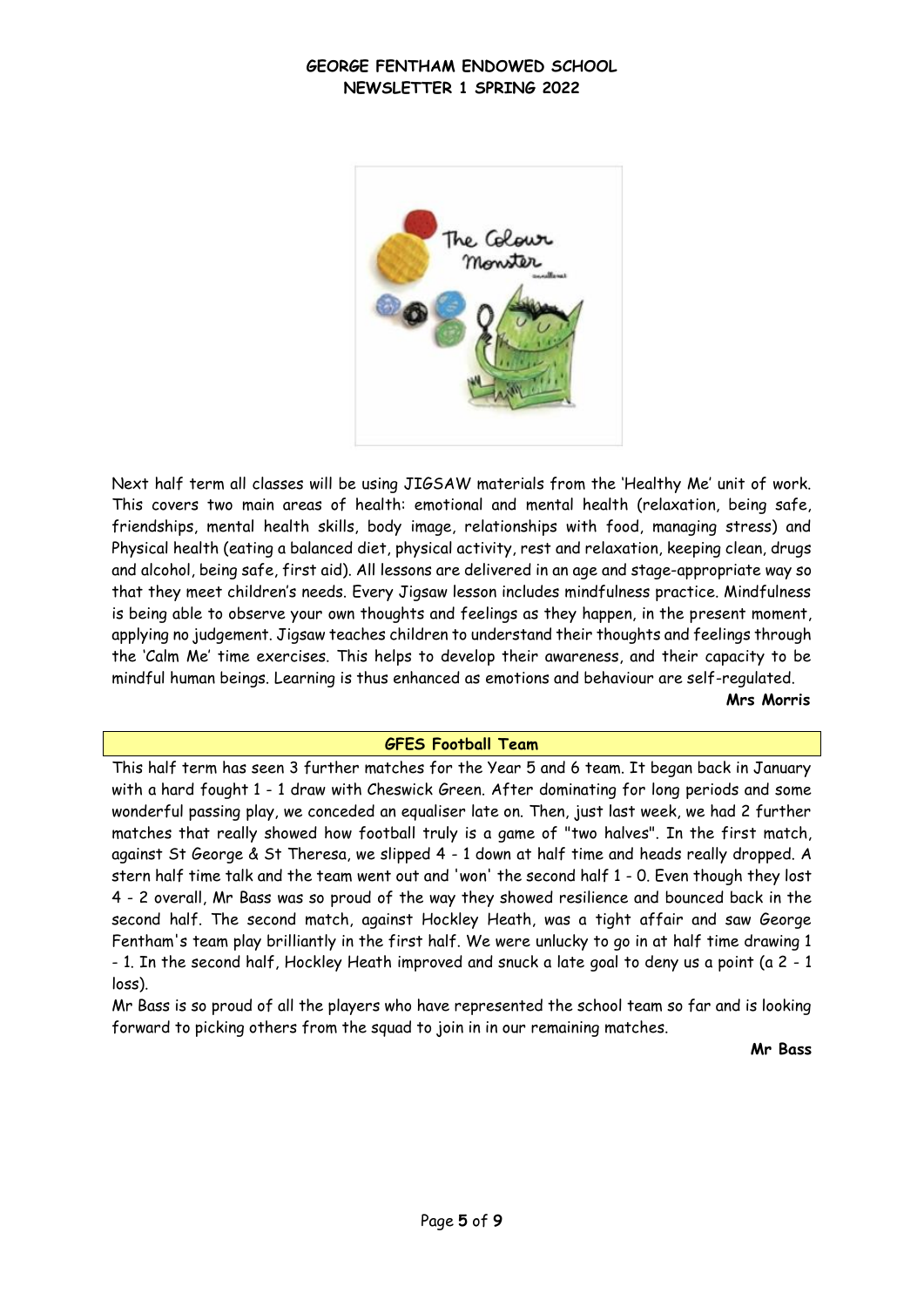### **Safer Internet Day**



On Tuesday, 8<sup>th</sup> February, we engaged with 'Safer Internet Day', a worldwide event involving people from over 170 countries and thousands of children all over the UK. We held two assemblies, led by Mr Bass, in EYFS/KS1 and KS2 with the elected members of the Online Safety Committee supporting him in raising awareness of staying safe when online and launching a whole school 'Design an Online Safety

Poster' competition. At George Fentham our Computing curriculum has Online Safety threaded throughout each unit we teach, so children regularly learn different aspects of how to stay safe online, and we are always developing our provision to reflect new technologies and changes in online safety. Please see our separate letter regarding other activities based on 'Safer Internet Day', as well as details of the poster competition and where you, as Parents, can find information and support to help you better understand how to stay safe online.

**Mr Bass**

## **Eco- Council Update**

Our Eco-councillors have had a very busy half-term and are currently working on a number of initiatives. One focus for this half-term has been to ensure that every classroom has its own paper recycling bin, this has now been achieved and there will be a big push next half-term to ensure that all children know exactly what needs to be recycled in the classroom, avoiding the temptation of putting recyclable rubbish into the general black bin. Our councillors have also undertaken a research project aiming to investigate how many glue-sticks are used over the course of a school year with the intention of writing to a glue-stick manufacturer to find out whether glue-sticks could be better recycled.

This last week of half-term has been very exciting for all the children at George Fentham with an eco-initiative, 'GFES Bird Watch 2022'. We have joined the national school bird watch initiative whose aim it is to count the different types of birds that can be seen in our local area. Every lunch time, children have been given the option to join in by taking a pair of binoculars, a clip board and a tick chart and asked to try to identify the birds that they see.

Finally, coming soon with more details to follow… we are joining forces with Solihull Zero Wasters and taking part in a toy amnesty, with unwanted or broken powered toys can be recycled and saved from landfill. There are lots more initiatives in the pipeline too… A big thanks to all the ecocouncillors for their continued hard work, together we can make a difference!

#### **Mrs Briggs**

| Day       | During the school day                               | After-school                        |
|-----------|-----------------------------------------------------|-------------------------------------|
| Monday    |                                                     | 3.20 - 4.30pm Jet Dance School Club |
| Tuesday   |                                                     |                                     |
| Wednesday | Strings Lessons<br>Wider Opportunities - Y4 Strings |                                     |
| Thursday  | Woodwind                                            | 3.20-4.20 pm Year 1 Sports Club     |
| Friday    | Keyboard & Guitars                                  | 3.20-4.20 pm Year 2 Sports Club     |

**Spring 1 2022 Clubs & Music Lessons**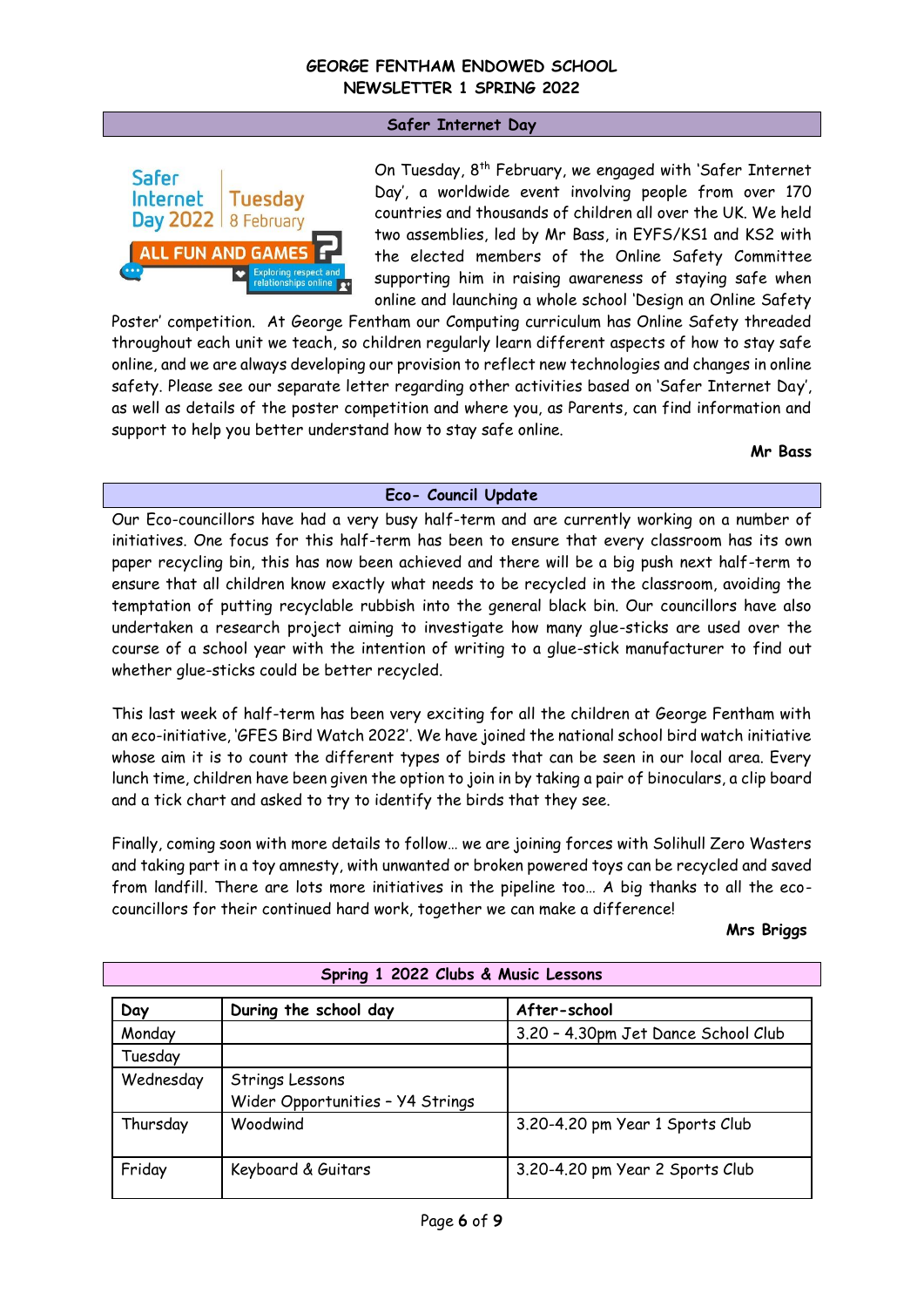## **PE Clubs**

Mrs Bradburn and the coaches would like to say thank you to all the Year 1 and 2 children who took part in the after school clubs this half term. It has been clear to see how much you have enjoyed yourselves and the coaches are really pleased with your development. Your club will return in Summer 2.

Next half term (Spring 2) the after school clubs will be open to the children in years 5 and 6. Keep an eye on parent pay as the consent slips will be on their way shortly.

### **A Message from Mrs Bradburn regarding A Local Cycling Event**

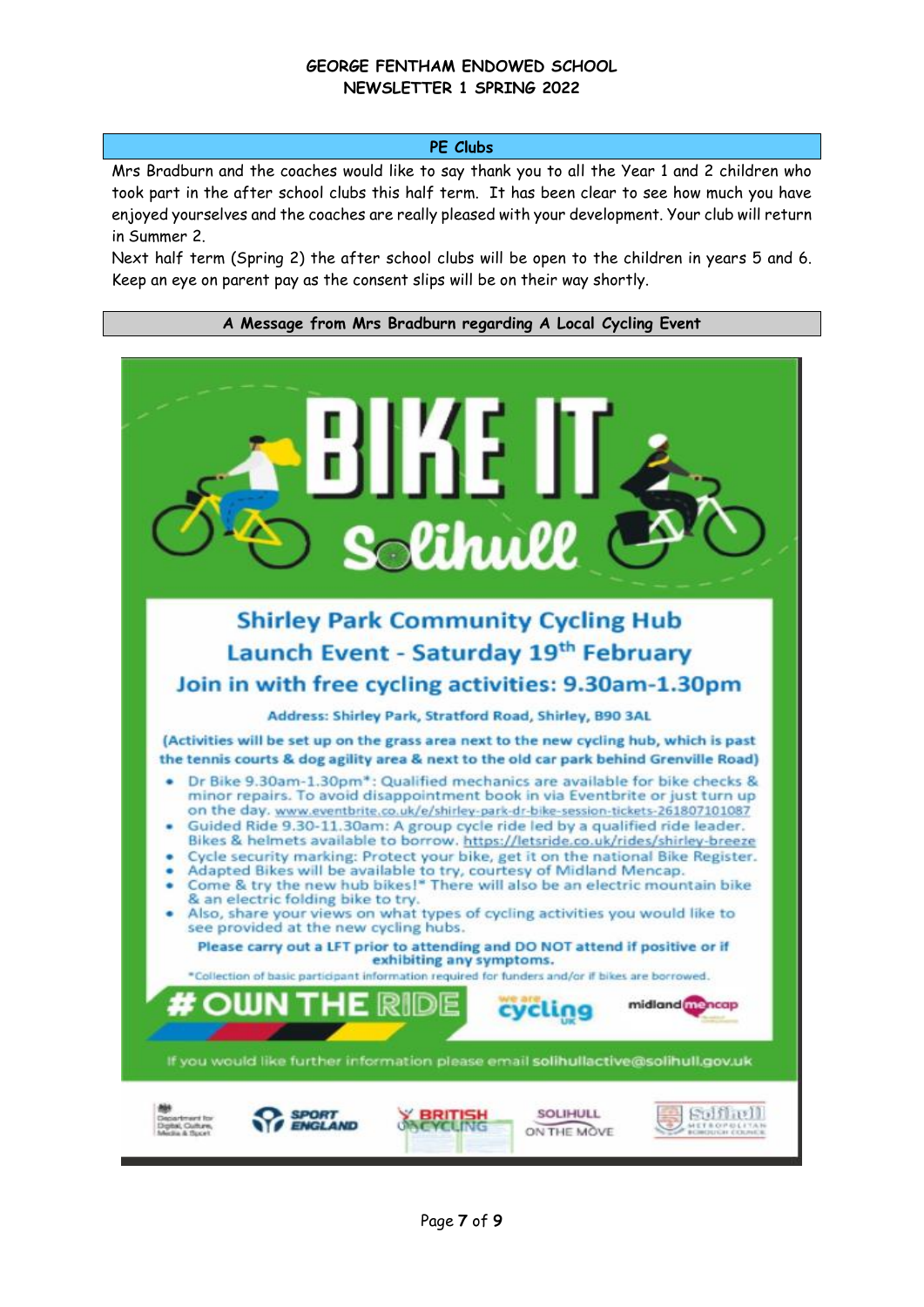### **Charities**



**MARIE CURIE CANCER CARE The Great Daffodil Appeal 2022 Throughout the month of March daffodils with a pin and a plastic securer will be on sale in the Nursery or the school Office.** *A minimum donation of 50p is requested.* **Thank you for your support.**

### **REMINDER: Attendance and Requests for Leave of Absence**

To support us to secure good attendance for all of our pupils and to address concerns regarding any child's poor school attendance and punctuality, we will be continuing to work with Central School Attendance and Welfare Service Ltd (CSAWS) in 2021-22. Each half term, attendance registers are rigorously scrutinised to identify any attendance issues. This includes children falling below 95% attendance, children who are below 90% attendance and therefore at risk of becoming persistent absentees, children with any unauthorised absence and any punctuality concerns.

Your child may be referred to a CSAWS Attendance and Welfare Officer if their attendance and punctuality is causing concern. They will then contact you by phone, letter or home visit to discuss the school's concerns and how attendance and punctuality can be improved.

Please note, Headteachers are only allowed to grant leave of absence in **very exceptional circumstances** and where the application has been made **two weeks in advance**. This does not include family holidays. Should you require any further information, or wish to discuss a leave of absence request please contact the school office.

### **Medicines in School - REMINDER**

Our Medicines in School and Administering Medicines policy are both on our school website, along with the permission forms for prescribed and over the counter medicines.

Should your child require any medicine during the school day, please complete the relevant form and speak directly to a member of the office staff.

### **Medical, Dental & Optician Appointments**

Following advice from CSAWS, we would like to ask for your support in organising medical, dental and optician appointments outside of the school day. Please note if there is no alternative, you may be asked to show a copy of your appointment letter or card to the school office.

### **Dietary Requirements / Food Allergies**

Please note it is the responsibility of Parents/Carers to advise the school office, in writing, of any dietary requirements or food allergies for each individual child. This is not required for food preferences but for medical conditions such as allergies or religious beliefs. This information will be stored on the child's record throughout school.

### **Healthy Schools: Break time Snacks**

As part of our Healthy Schools approach, we ask for your support in **only sending in pure fresh or dried fruit and vegetables for morning snack. No other snacks are permitted.** Please note